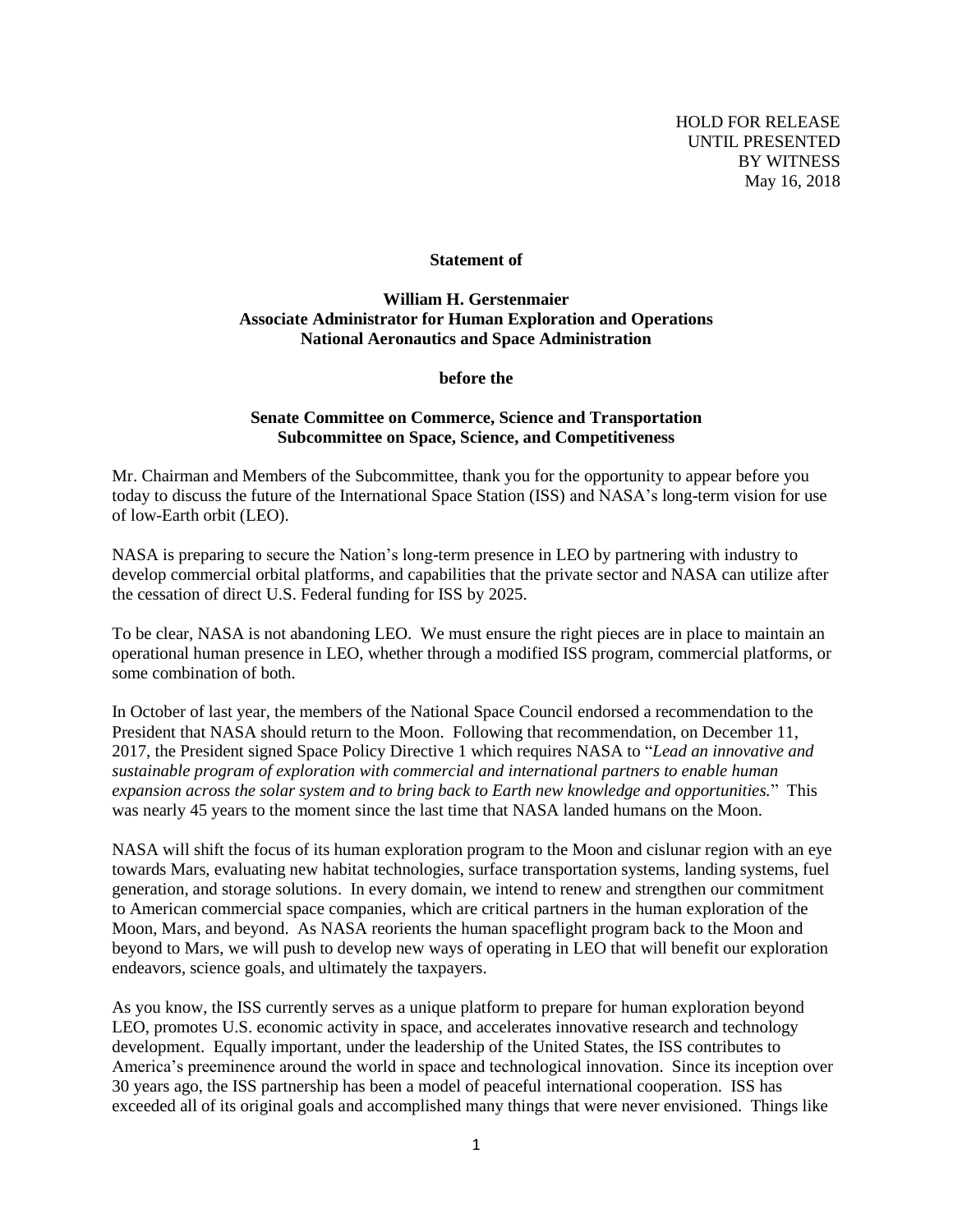helping to establish a cube satellite market and helping to return commercial satellite launches to the U.S. through reduced launch costs. However, NASA must look beyond ISS in its current form in order to continue U.S. leadership in LEO; that is why the NASA Transition Authorization Act of 2017, together with the Administration, are united in transitioning NASA's LEO activities to a model where NASA is one of many customers of a vibrant, U.S.-led, commercial LEO enterprise. The synergy between industry and Government requirements in this endeavor cannot be overstated. We are partners in ensuring American preeminence as the world's leading spacefaring nation.

The Administration views public-private partnerships as the foundation of future U.S. civilian space efforts, and NASA is continuing to develop cooperation on use of the Station to enable increased commercial investment and to transition to more public-private partnership models. For example, the Agency has begun to transition from a model where NASA provides payload integration and other services to one where those services can be purchased from many commercial partners.

As we consider the future of the ISS and U.S. leadership in space, it is helpful to review the benefits provided by U.S. leadership in LEO to exploration, space commercialization, and terrestrial applications.

## **Preparing for Human Deep Space Missions**

In order to prepare for human expeditions into deep space, the Agency must first conduct breakthrough research and test the advanced technology necessary to keep crews safe and productive on long-duration space exploration missions. On-orbit platforms are necessary to mitigate 22 of the 33 human health risks in the portfolio identified by NASA's Human Research Program in support of current and future deep space missions. The research to mitigate these risks must continue beyond 2025 to ensure that we learn what is necessary to travel deeper into space and to live and work in microgravity for long durations. This requirement will not go away no matter what orbital platforms are used.

NASA also plans to continue to use LEO facilities as testbeds to fill critical gaps in technologies that will be needed for long-duration deep space missions. For example, elements of the ISS life support and other habitation systems will be evolved into the systems that will be used for deep space exploration missions and undergo long-duration testing. It is NASA's plan to first develop and demonstrate many critical technology capabilities using LEO platforms prior to deploying these capabilities beyond LEO. This approach is much more cost-effective and faster than conducting this research in cislunar space because of the risks inherent in operating so far from the Earth.

As both research and technology development requirements evolve, NASA will look to take advantage of additional platforms in LEO as a way to accelerate development timetables. If there are cheaper and more efficient ways to meet these requirements, NASA is prepared to utilize them.

## **Enabling a LEO Commercial Market**

NASA's vision for LEO is a sustained U.S. commercial human spaceflight marketplace where NASA is one of many customers. We envision multiple privately-owned/operated platforms – human-tended, permanently-crewed, or robotic – together with transportation capabilities for crew and cargo that enable a variety of activities in LEO, where those platforms and capabilities are sustained to a greater degree than today by commercial revenue. These future platforms may either leverage ISS or be free-flying. This flexibility allows the private sector to determine how best to meet the market demand rather than have the Government dictate how to meet this demand.

NASA must also communicate our forecasted needs in LEO to allow the private sector to anticipate that demand in their business cases. The Administration has proposed 2025 as the date by which direct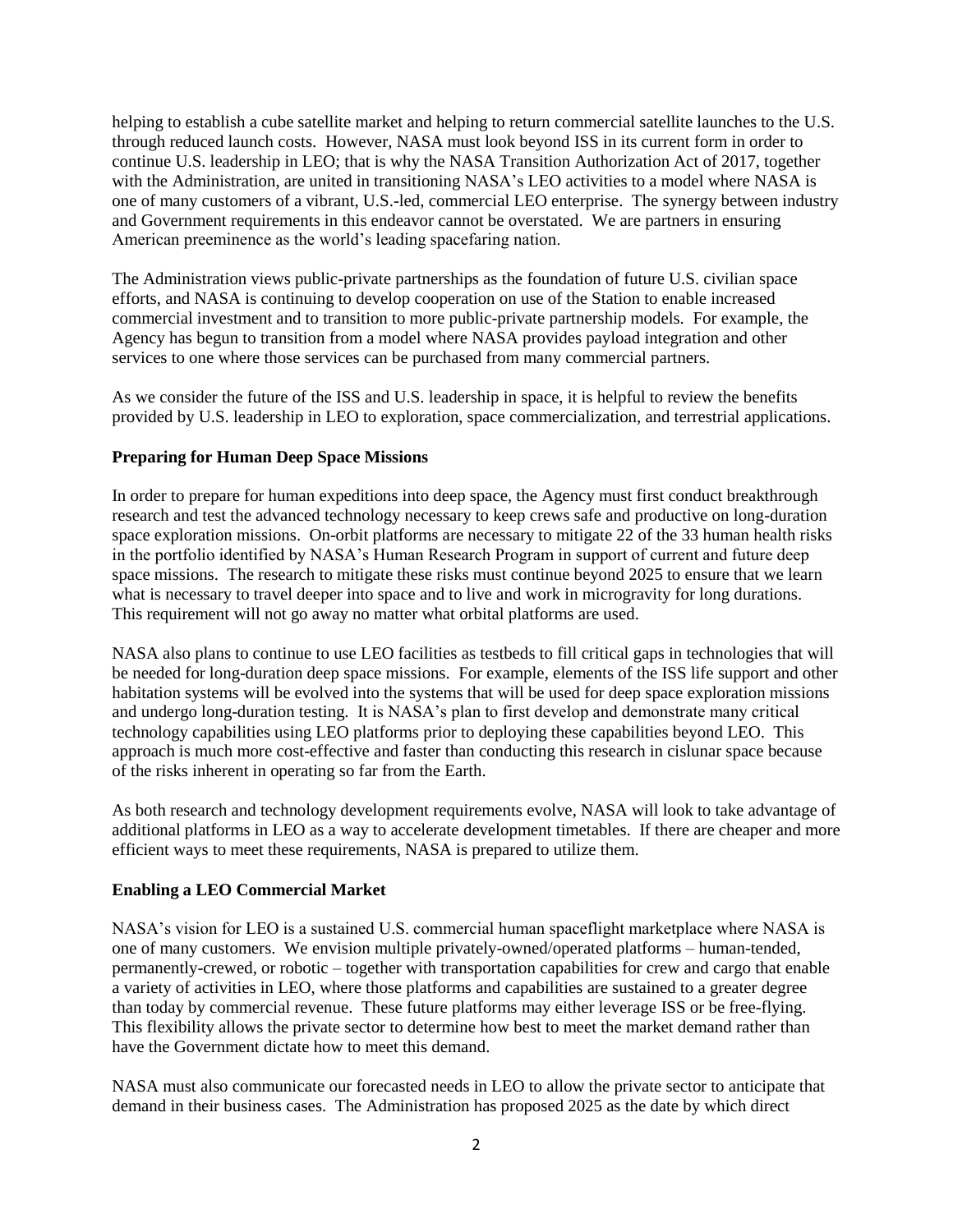Federal support of ISS will end; setting this date provides market clarity for our commercial LEO supply partners. At the last National Space Council meeting at Kennedy Space Center, the Vice President asked the NASA Administrator to work with the secretaries of State and Commerce to develop a strategy for how we can further enable cooperation with our international and private industry partners to continue to develop the infrastructure and policies necessary to spur economic growth in space. That work is ongoing and we plan to deliver some of those recommendations at the fall meeting of the Council.

In this vision, NASA would be able to share the cost of LEO platforms with other commercial, Government, and international users. This would allow NASA to maximize its resources toward missions beyond LEO, while still having the ability to utilize LEO for its ongoing needs for research, training, and technology development.

In order to enable this vision, NASA is not only executing several public-private partnerships, currently centered around the ISS, to foster the development of customers for LEO capabilities, but also is maturing the supply industry to be able to meet future demands. NASA is also initiating the Commercial LEO Development program to further the development of commercial on-orbit capabilities beyond what is available today through the ISS.

The Commercial Resupply Services (CRS) contracts, the Commercial Crew Program, and the ISS National Laboratory are key complementary activities to enable this vision. Under the CRS contracts, NASA's two commercial cargo partners, Space Exploration Technologies (SpaceX) and Orbital ATK, have demonstrated not only the ability to provide cargo deliveries to ISS, but also the flexibility to recover effectively from mishaps. The addition of the Sierra Nevada Corporation as a third commercial service provider will add significant on-orbit and return capability. Both Orbital ATK and Sierra Nevada Corporation have begun to investigate options to perform significant on-orbit operations after their primary cargo mission is completed. These two providers are able to provide an on-orbit research capability independent of ISS. NASA's commercial crew partners, SpaceX and the Boeing Company, are developing the Crew Dragon and CST-100 Starliner spacecraft, respectively. These companies have made significant progress toward returning crew launches to the U.S., and NASA anticipates having these capabilities in place by 2019 to regularly fly astronauts safely to and from ISS. The crew and cargo vehicles, as well as the launch vehicles developed by these providers, have the potential to support future commercial enterprises as well as ISS.

The Center for the Advancement of Science In Space (CASIS) manages the activities of the ISS National Laboratory to increase the utilization of the ISS by other Federal entities and the private sector. CASIS works to ensure that the Station's unique capabilities are available to the broadest possible cross-section of U.S. scientific, technological, and industrial communities. The ISS National Laboratory is helping to establish and demonstrate the market for research, technology demonstration, and other activities in LEO beyond the requirements of NASA. Commercial implementation partners are now bringing their own customers to LEO through the National Laboratory, as well.

# **ISS Transition**

In the NASA Transition Authorization Act of 2017, Congress requested a plan from NASA to transition ISS from the current regime that relies heavily on NASA sponsorship to a regime where NASA could be one of many customers of a LEO non-Governmental human spaceflight enterprise. NASA has been building a strategy and assessing options that support this vision for the future of human spaceflight in LEO, and this is reflected in the ISS Transition Report, delivered to Congress in late March of this year. NASA anticipates that the ISS is capable of continuing to operate within prudent technical margins and its lifetime could exceed original engineering estimates. This is a testament to American ingenuity and technological prowess.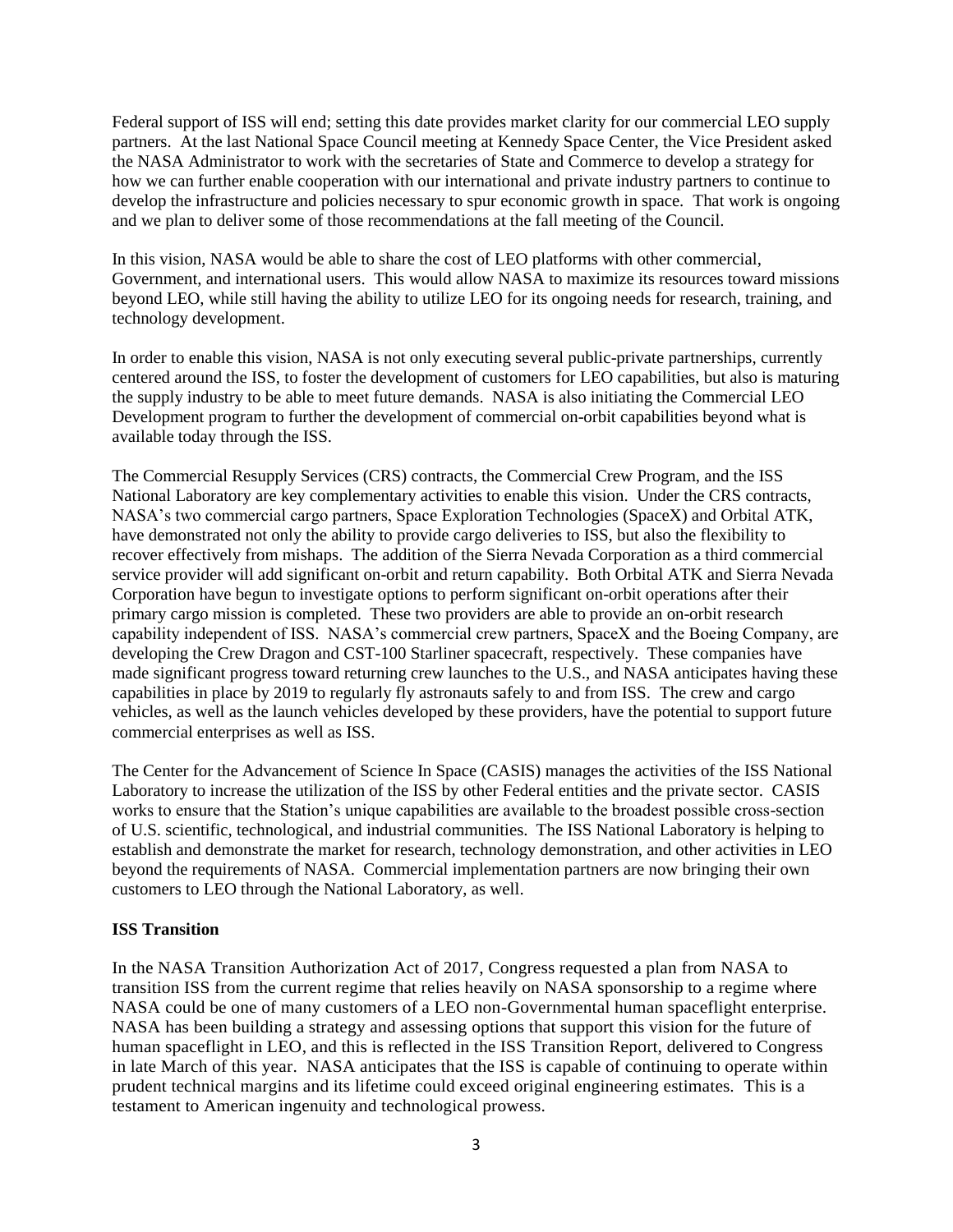However, complacency is the enemy of progress in technology development. We must continue to push the boundaries of what we believe is possible, not just for NASA but for the entire space industry. NASA is ready to ensure that LEO is open for American business and that our international partners have a role to play in lunar development. The development of commercial space operations in LEO will benefit NASA as we continue to utilize those capabilities to do the things that only NASA can do in exploration. Those principals are two sides of the same coin – they operate together and are not mutually exclusive.

As we contemplate what will happen in this transition, it is important that we remember lessons learned from the ISS and continue to build on them for the next phase of NASA's involvement in LEO and beyond. This transition is an opportunity to demonstrate to the world that U.S. leadership in space is not about one program, but about the qualities that make us the greatest spacefaring nation on the planet. Our insistence that the industry has the ability to respond to Government imperatives and that our international partners can count on us to lead the next generation of capabilities in LEO and beyond will light the way for this next phase of human exploration.

## *ISS Transition Principles*

Several key principles will be reflected in any strategy or decision regarding the ISS and the future of LEO, as well as NASA's role as one of many customers of services or capabilities that are provided by private industry as part of a broader commercial market. The following principles will ensure uninterrupted access to LEO capabilities and long-term national interests in human space exploration, while supporting national security objectives, such as a competitive industrial base and U.S. leadership:

- Expanding U.S. human spaceflight leadership in LEO and deep space exploration, including continuity of the relationships with our current ISS international partners;
- Increasing platform options in LEO to enable more ISS transition pathways, security through redundant capabilities, and industrial capability that can support NASA's deep space exploration needs;
- Spurring vibrant commercial activity in LEO;
- Continuing to return benefits to humanity through Government-sponsored basic and applied on-orbit research;
- Providing continuity among NASA's LEO, deep space exploration, and development and research activities and missions toward expanding human presence into the solar system;
- Maintaining critical human spaceflight knowledge and expertise within the Government in areas such as astronaut health and performance, life support, safety, and critical operational ground and crew experience;
- Continuing Government-sponsored access to LEO research facilities that enable other Government agencies, academia, and private industry to increase U.S. industrial competitiveness and provide goods and services to U.S. citizens; and
- Continuing to reduce the Government's long-term costs through private industry partnerships and competitive acquisition strategies.

## *ISS Transition Strategy*

As part of a cohesive exploration strategy, NASA intends to meet its needs and requirements in LEO by leveraging private industry capacity, innovation, and competitiveness that could offer the prospect of lower cost to the U.S. Government, while at the same time expanding the economic sphere of U.S. industry into LEO and beyond. This could enable NASA to apply more personnel and budget resources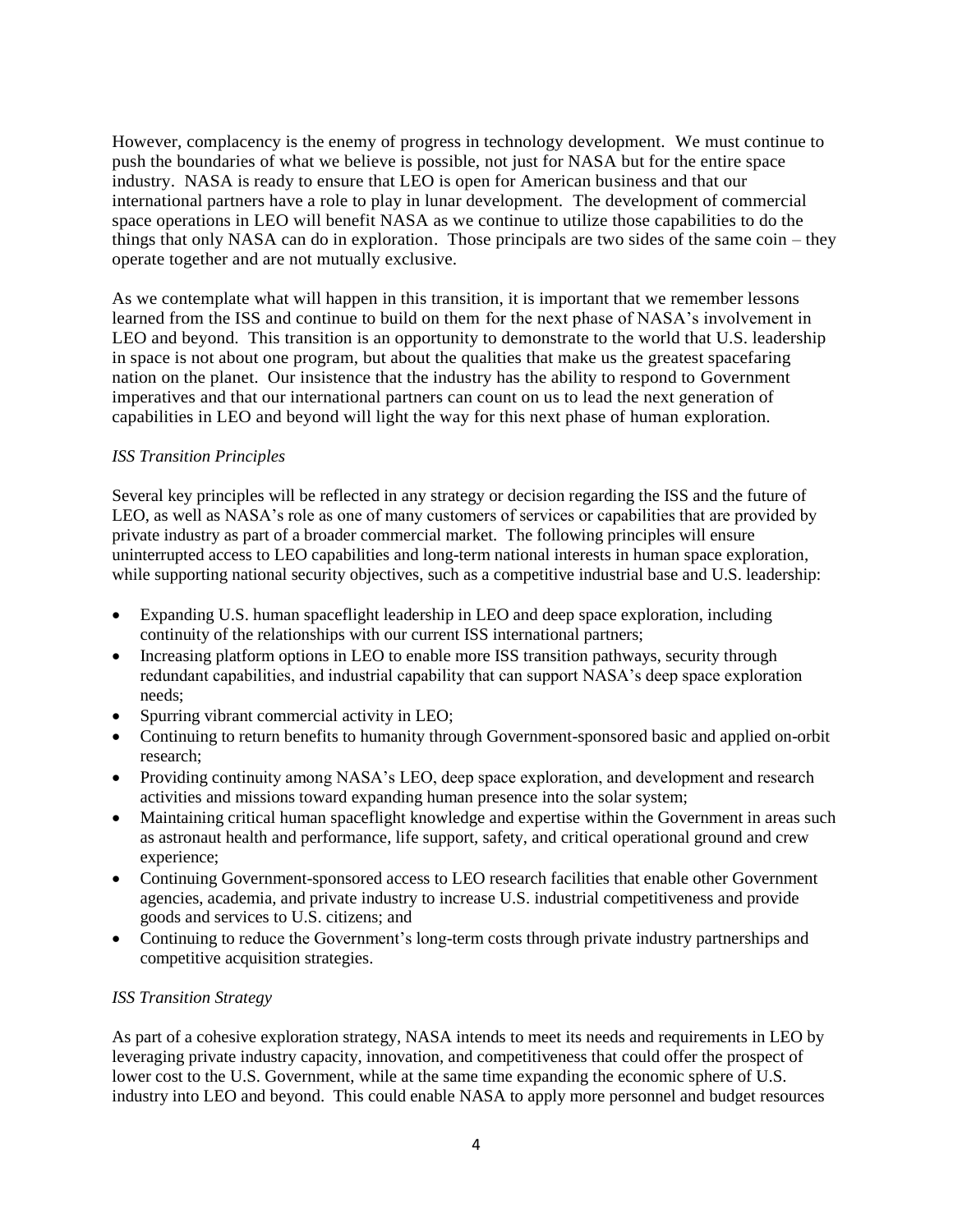to expanding human space exploration beyond LEO and enhancing U.S. leadership in human spaceflight around the world. Beyond the prospect of lower operational costs for a LEO platform, shifting focus to industry can additionally reduce the infrastructure burden on NASA, which could reduce operations and maintenance costs.

In order to ensure that private industry is prepared to provide the services and capabilities that support NASA's needs in LEO, as outlined in the key principles above, and to enable private industry to develop markets and customers beyond the Government, NASA is proposing the following approach:

1. Begin a step-wise transition of LEO human spaceflight operations from a Government-directed activity to a model where private industry is responsible for how to meet and execute NASA's requirements. Consistent with the *ISS Transition Principles*, this does not mean NASA is "commercializing the ISS." Instead, NASA maintains U.S. Government leadership and responsibilities as outlined in the Partnership agreements, and continues to maintain the essential elements of human spaceflight, such as astronaut safety and the high-risk exploration systems.

This will give NASA time to engage with industry to begin transforming the many NASA-directed activities that are currently performed through several contracts into more of a public-private partnership and/or services contract(s) model where NASA's current responsibilities are executed and managed by private industry. This time period will also provide the opportunity for NASA and private industry to engage with stakeholders and to only proceed when industry has matured and is capable of executing NASA's requirements. The transition of ISS will ensure that there are private companies with the experience and expertise to operate various types of platforms in LEO by the mid-2020s. This transition to private industry must be done in a cost-effective manner and not exceed current operational costs.

Consistent with the *ISS Transition Principles*, NASA will continue discussions with the ISS international partners to help shape the long-term future of LEO.

2. Solicit information from industry on the development and operations of private on-orbit modules and/or platforms and other capabilities that NASA could utilize to meet its long-term LEO requirements that are consistent with the *ISS Transition Principles*. The scope of the solicitation may include risk reduction development activities, or modules or elements that could either be attached to the ISS or be free-flying. The solicitation may also include private-industry-conducted studies on the future of the ISS platform that may be combined with private industry objectives in LEO.

NASA began with a solicitation in FY 2018 to gather broad industry input on interest in meeting NASA's long-term needs and objectives that should lead to multiple awards in FY 2019 funded out of the Commercial LEO Development program.

3. NASA will also be working with the Department of Commerce to investigate opportunities to facilitate and enable private industry to develop new market opportunities in LEO. It is important that U.S. industry discover the global competitive advantage of utilizing space for research and revenuegeneration activities. This ultimately allows NASA to be one of many customers.

## *ISS Considerations and the Eventual Future of the ISS Platform*

From a structural integrity analysis standpoint, the ISS platform is expected to have significant structural life well beyond 2028 (based on the current assessment period). Many of the ISS modules, particularly the modules launched in the later years of ISS assembly, are likely to have structural life well into the 2030s. Although it is thus likely technically feasible to continue to operate the ISS well beyond 2028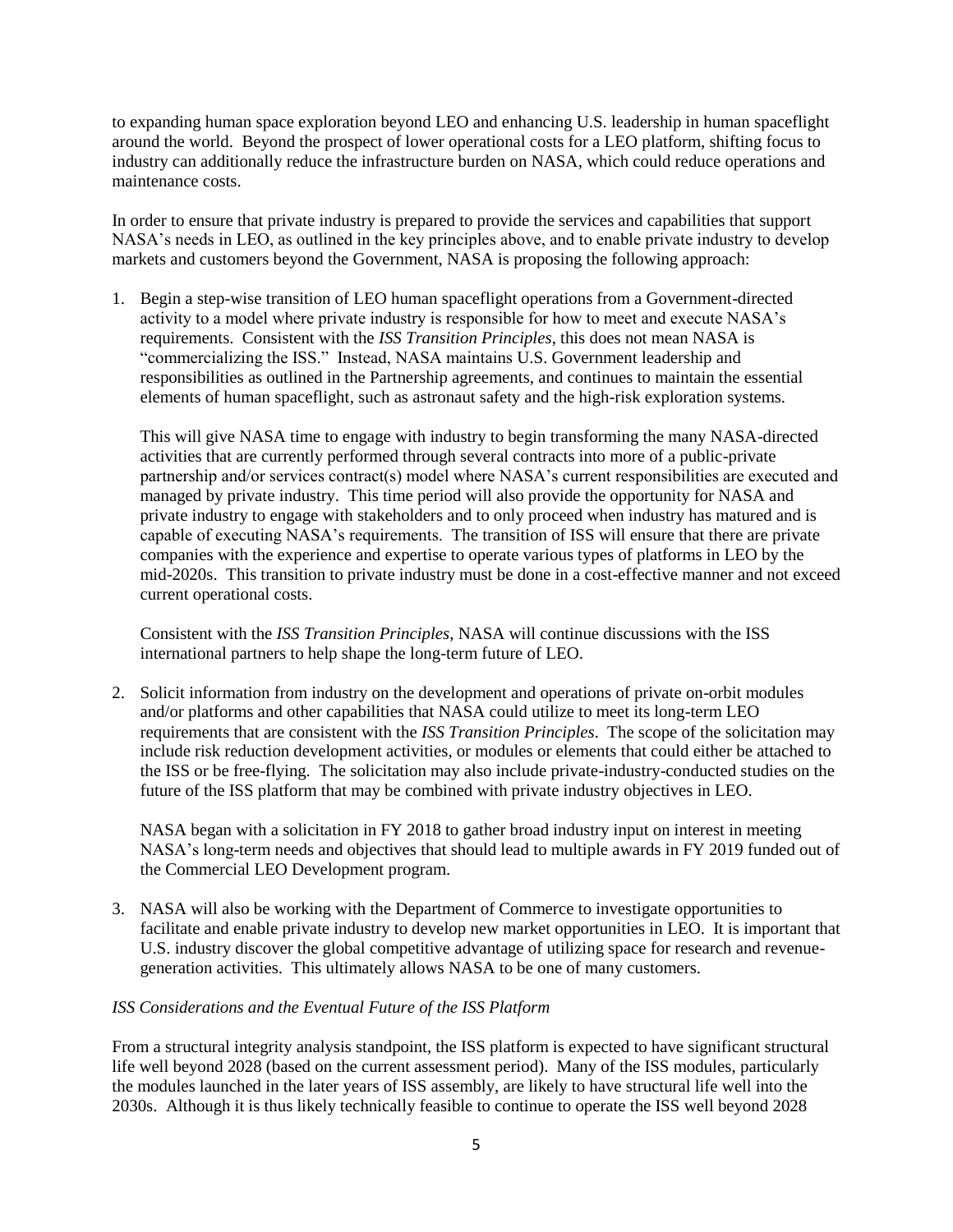with continued maintenance, it is also necessary to consider the current high costs of operating this complex facility. The ISS lifetime must also be considered in the context of what our national priorities are for a robust LEO economy. The LEO economy is unlikely to reach its full potential if the Federal Government is the sole supplier of LEO research capabilities.

The future of the ISS will be evaluated using the *ISS Transition Principles* to ensure there is no gap in the availability of a LEO platform to meet NASA's needs, whether this means transitioning the operations of the ISS to private industry through public-private partnership, augmenting the ISS with privately developed modules, combining portions of the ISS with a new private platform, or de-orbiting the ISS and beginning anew with a free-flying platform.

Decisions about the future of the ISS will be discussed across the ISS international partnership. The partners agree on common themes for considering the future of ISS and exploration, including:

- Reducing operational costs;
- Offering frequent visible national astronaut opportunities;
- Continuation and continuity of research and technology development activities;
- Building synergies between LEO and exploration activities; and
- Support of commercial opportunities.

## *NASA's Long-Term LEO Requirements*

NASA and the U.S. have a long history of human spaceflight leadership and LEO research and technology development that go all the way back to the Mercury program through Gemini, Apollo, Skylab, the Space Shuttle, and the ISS.

Regardless of what happens next in this transition, NASA will maintain U.S. leadership in LEO and human spaceflight through lunar exploration as a basis for gaining the knowledge and capabilities for Mars consistent with the *ISS Transition Principles*. Within that context, NASA is planning to continue with the following LEO needs and objectives beyond the life of ISS:

- Maintaining the current ISS international partnership and possibly adding new international and domestic participants;
- Conducting regular LEO crewed operations, including short- and long- duration missions:
	- Enabling operational space proficiency;
	- Shifting from human health and performance countermeasures development (the ISS portion of which is expected to be complete by 2024) to validations of integrated long-duration systems, habitation, operations, and crew isolation;
- Developing and demonstrating long-term technology/systems (e.g., life support);
- Conducting space life and physical sciences basic and applied research at current level and capabilities;
- Conducting National-Laboratory-based research and technology development; and
- Providing opportunities for astrophysics, space, and Earth science research.

These long-term requirements, while similar to that of the current ISS Program, could be met with various types of modules or platforms that do not necessitate a vehicle (or vehicles) as complex as the ISS. Many of the research activities could be conducted on shorter-duration platforms, similar to the Space Shuttle, or even crew-tended platforms.